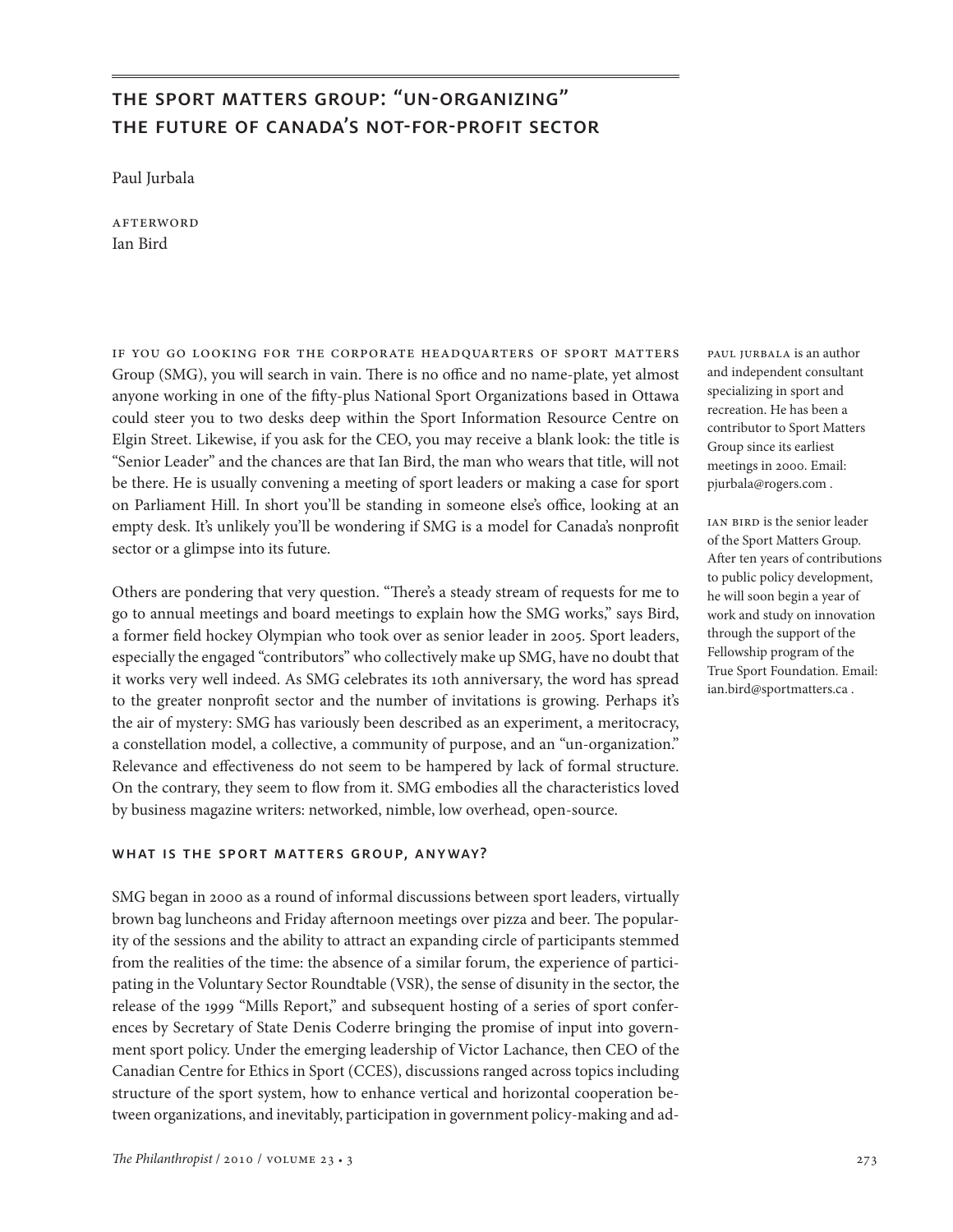*The Philanthropist* 2010 / volume 23 • 3 vocacy for increased funding for sport. The term "Sport Matters" was originally coined by Scott Logan, then CEO of Sport Nova Scotia and a prominent early member of the group, for an advocacy campaign in his province.

By 2001 SMG had settled by consensus on its current structure: a "senior leader" instead of a CEO or executive director, and collaborative support from its community in lieu of formal structure and membership fees. Grant funding was found from a few sources, including good-faith contributions from a limited number of leadership oriented sport organizations and a timely, one-time capacity-building investment through the Voluntary Sector Initiative (SIDPID) in 2002, which was managed on behalf of SMG by one of its incorporated contributor organizations. While the focus of SMG slowly narrowed on providing sport and recreation input to government policy-making, that is, advocacy/ lobbying, the organization continued to use its resources to pursue a broad range of research and partnership-building initiatives, led by individuals recruited on the basis of their expertise and ability who were termed "early leaders" in their areas. A primary role in the early years was a behind-the-scenes shaping of the 2002 Canadian Sport Policy, but other early tasks included strengthening linkages between the sport and recreation communities and building linkages with other non-sport voluntary sector organizations.

Today, SMG continues as an unincorporated "un-organization" with a staff of two (the senior leader and a community engagement manager) in rental space donated by a contributor. Business affairs (finances, contracts, etc.) are managed on behalf of SMG by another organization, while yet another provides web site support and hosting. Over 40 contributors generate about \$150,000 annually in donations to keep the organization going, and grants are occasionally and selectively obtained for sector development work (Sport Matters Group, 2007). There are also major contributions of time by senior sport leaders and numerous in-kind contributions, such as hotel room nights, travel credits, hosting opportunities, supplies, technology, and so on. "If we need it, someone normally has it in surplus or makes it available," says Bird. SMG continues to host regular members meetings, both live and web-enabled, to support its advocacy work as well as a diverse range of initiatives which seed new ideas into the Canadian sport community. Some of the prominent successes (beyond the Canadian Sport Policy) include input into the *Physical Activity and Sport Act,* advantageous changes to federal policy regarding tax status, and a series of sport-positive federal budgets. In fact, federal sport funding has increased from \$70M to over \$200M annually in the SMG decade, and sport and recreation facilities have finally been recognized as a priority in infrastructure funding programs. SMG has also been instrumental in the Working Together Initiative, in which nine federal departments collaborate in recognition of the diverse impacts and benefits of sport. However, as Bird points out,

Let's not overplay the results. Some of the (successes) are internal: creating a place for open debate, a chance to connect with each other, and building a sense of purpose and autonomy. (Bird, personal communication, July 12, 2010)

To leaders of Canadian nonprofits, this may seem idyllic, not to say utopian. Sport organizations spontaneously agreed to work together? They donate their own money to support an organization that doesn't exist on paper? Their senior staff and volunteers give up their time to contribute ideas and expertise? Where's the turf-protecting, the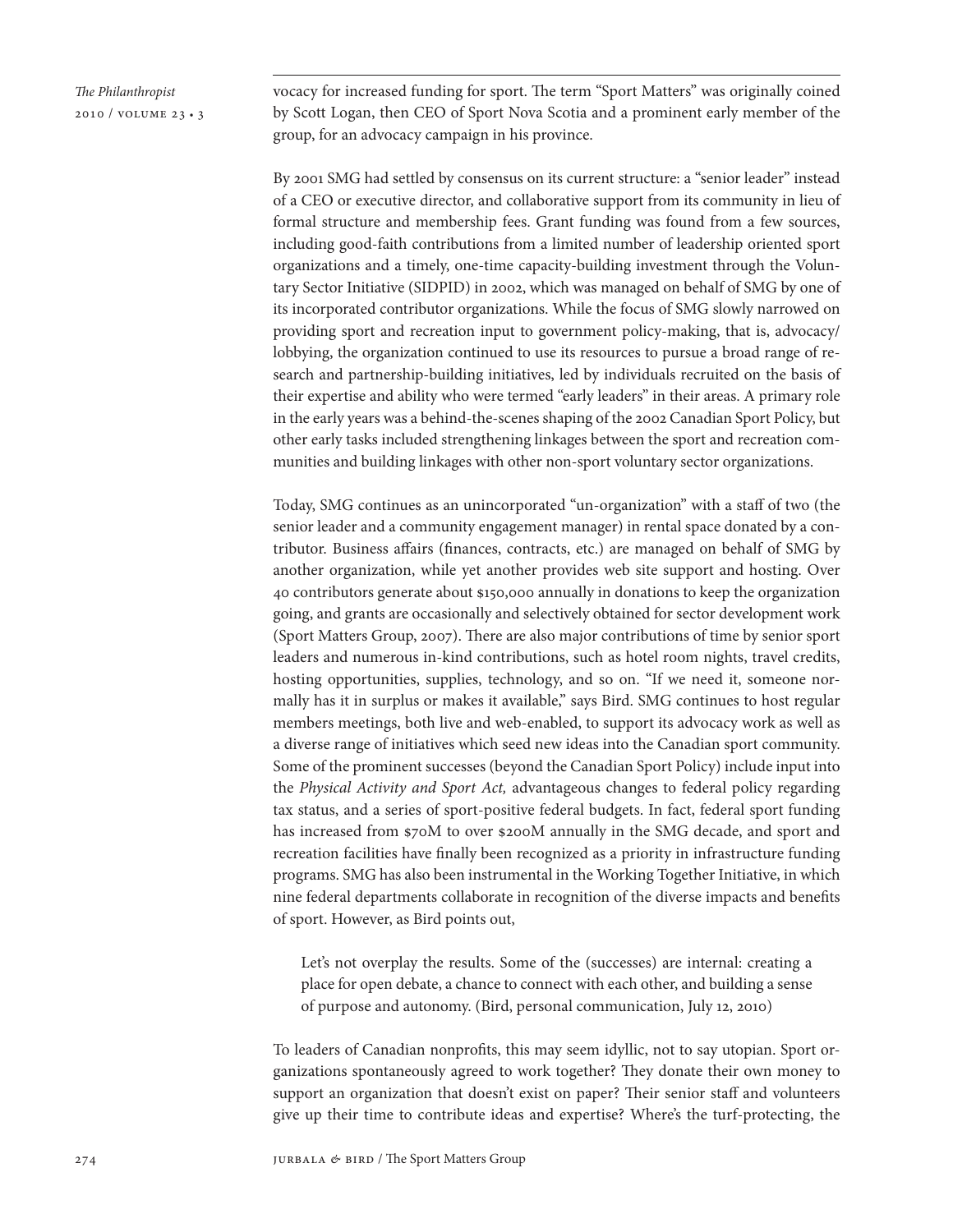rivalry, the in-fighting? To be sure, a series of previous attempts to create an organization representing sport interests met that fate: three different iterations of the "Sport Federation of Canada" formed and collapsed in the 1970s, 1980s, and 1990s. Why then does SMG endure and succeed where a "real" organization failed? Is there something different about the times, about SMG, or both? Is it just a case of charismatic leadership, given that both Bird and his predecessor, Victor Lachance, are highly respected in the sport community? Most importantly from a nonprofit point of view, is there something here we can borrow, steal, or adapt?

### smg: success factors

What are the transferable success factors behind the decade-long SMG experiment? An asset-based approach would enumerate the unique features of SMG as the basis for the value it adds. For example, shoestring nonprofits typically lack advocacy and government-relations capacity, so it makes sense to cooperate on forming an industry association; in sport, that function is managed by SMG on a "pay what you can" basis. As it transmits sport's perspective outward, SMG also brings government and external news and views back to the sport community, making it a key strategic communication channel. Government, as a key nonprofit funding partner, prefers to dialogue on policy matters with a single entity rather than dozens of discordant voices; SMG fulfills this role for sport. This ability to provide cost-effective leadership, issue analysis, and advocacy in the public policy space is itself sufficient to ensure the viability of SMG, but SMG does far more. There is a standing commitment to innovation: the use of web conferencing and social media to expand reach and access, for example. "Outside the box" thinking is prized and recognized. SMG-like initiatives at the provincial and municipal level are nurtured. Cross-sector partnerships, for example SMG participation on sport's behalf in voluntary sector roundtables and initiatives, give sport a place in the broader nonprofit/voluntary community. This is essential since sport and recreation is the largest single component of Canada's voluntary sector, yet until recently, it rarely participated in such discussions. Finally, there is the "leadership space" in which SMG acts as convener, creating opportunities for knowledge transfer, peer-to-peer interaction, and network-building, while it simultaneously reinforces shared values and supports and celebrates individual contributions. SMG owns neither its property nor its successes; victories small and large belong to the community as a whole, and the values of shared leadership, engagement, collaboration, and open-source meritocratic contribution are constantly reinforced.

Arguably, the SMG model has a particular appeal to sport due to the already-mentioned history of failed attempts to organize a viable Sport Federation of Canada and a reticence to lobby government as individual organizations to avoid biting the hand that feeds them. In addition to lacking in-house advocacy capacity and the money to engage lobbyists, national sport organizations receive high levels of sustaining, as opposed to project-based, government funding, and they are sensitive to the notoriously risk- and criticism-averse ways of government agencies. The relatively commitment-phobic "let's just see how it goes" approach probably suited sport leaders just fine in the early days of SMG, and over time the mantra changed to "why mess with success?" Yet the suitability of the SMG approach to the Canadian sport environment does not negate it as a model for the broader nonprofit sector; progressive open-minded leaders in every sector collaborate in similar

*The Philanthropist* 2010 / volume 23 • 3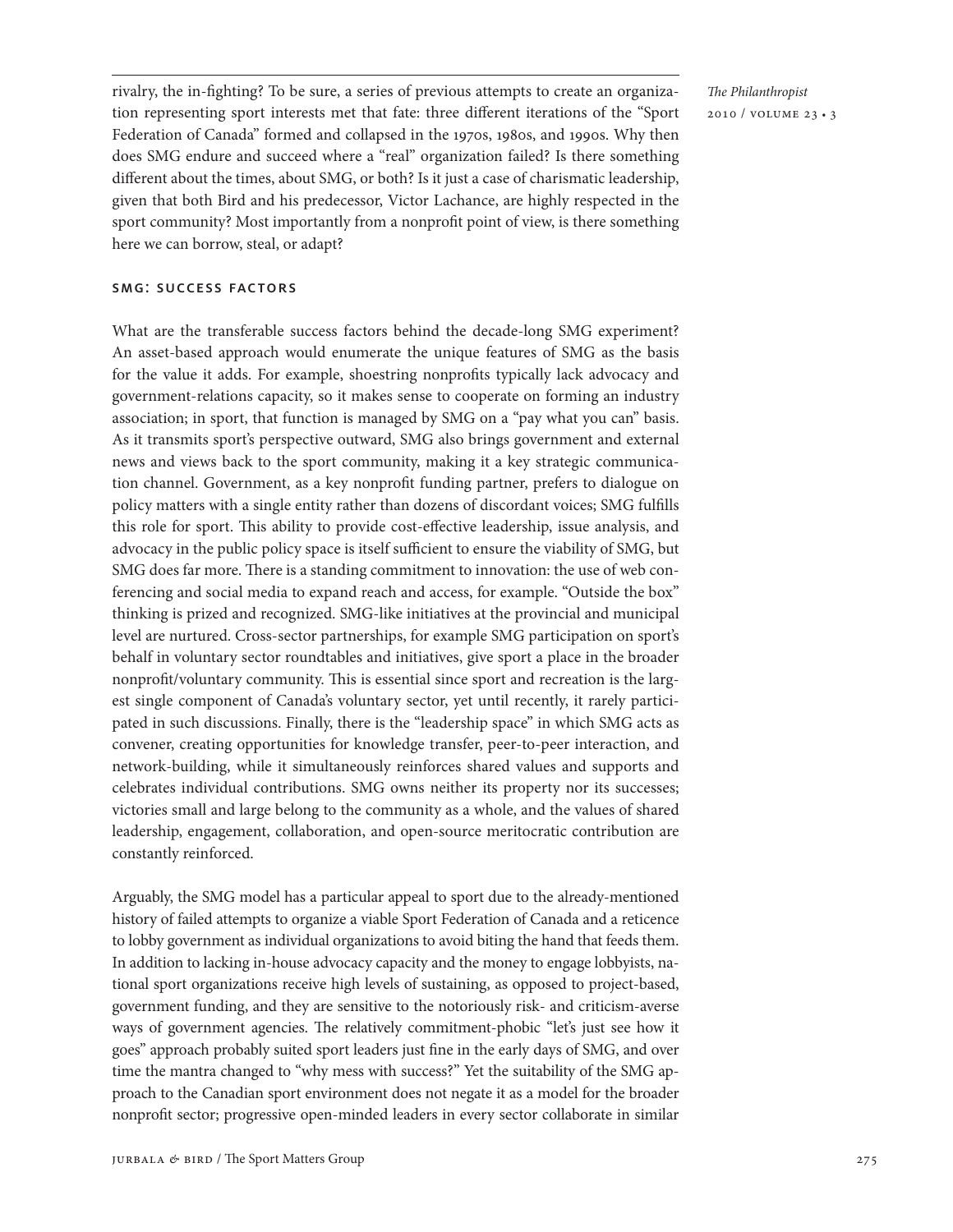## *The Philanthropist* 2010 / volume 23 • 3

ways. Industry associations, communities of practice, and roundtables abound in both the public and private sectors, and companies sometimes create "skunk works" to take on projects better handled at arm's length. While "will the un-organization approach work for us?" is a valid question, there are bigger ones. First, does SMG work better *because* it is unstructured? Second, are self-organizing, low-structure "virtual" groups like SMG the killer-app in a world grown accustomed to virtual social networks?

#### Inside the Un-Organization

To the first question, there is a long list of advantages enjoyed by the un-organization that enhance trust and facilitate agility and innovation. There is no turf and no assets to protect other than reputation. SMG cannot lose a million dollars on a poor decision simply because it doesn't have a million dollars. There are no stultifying corporate hierarchies or policies; no need to worry what the boss, or external funding partner, will think when an idea is put forward. There are few layers of decision-making. Moreover, SMG relies completely on donations from its community and grants; it is not beholden to government, nor bound by government policies. SMG is clearly in business for its community, not for itself. Within the community, this has a powerful liberating effect which attracts contribution since good ideas are both valued and acted upon. At the same time these assets are only valuable because they serve the needs of structured sport organizations; without them, SMG could and would not exist. SMG needs a telephone, a desk, an Internet address, and a bank account, and it cannot apply independently for or receive grants and financial contributions. All this must be provided by "real" organizations on SMG's behalf. While SMG can do its work more effectively because it is unstructured, there is no reason to expect that un-organizations will replace "real" incorporated organizations. Rather, progressive nonprofits will likely collaborate more frequently in the future to create SMG-like un-organizations that meet strategic needs.

Such a strategy makes good sense. The un-organization structure is extremely flexible. According to Bird, one of the greatest strengths of SMG has been its ability to act as a conduit for latent capacity already within the sport community. SMG is "scaleable" – it can grow or shrink its activity level depending on funding, opportunity, and need, without the inherent delays due to planning, decision-making, hiring, and training a traditional organization would face, and without the pain of lay-offs at the end. One year the SMG budget might be \$250,000, and double that a year later. Says Bird,

If a social investor wanted to put \$100,000 to good use tomorrow because they wanted sport to engage in what they were doing, anywhere else you would have to ramp up. But in SMG we have that capacity already in the community. You can identify who within the sector has the skills and the ability and you can bring them onboard and you can move really quickly. I think of it as mobilizing the ready capacity in our sector. (Ian Bird, personal communication, July 12, 2010)

Not that the un-organization approach does not take getting used to on the part of funders. The SMG approach of "I'm going to put the opportunity out there and see what happens" isn't necessarily what foundations, for example, want to hear. Nonetheless, results speak for themselves, and SMG's decade-long track record is lengthier than that of many conventional nonprofits.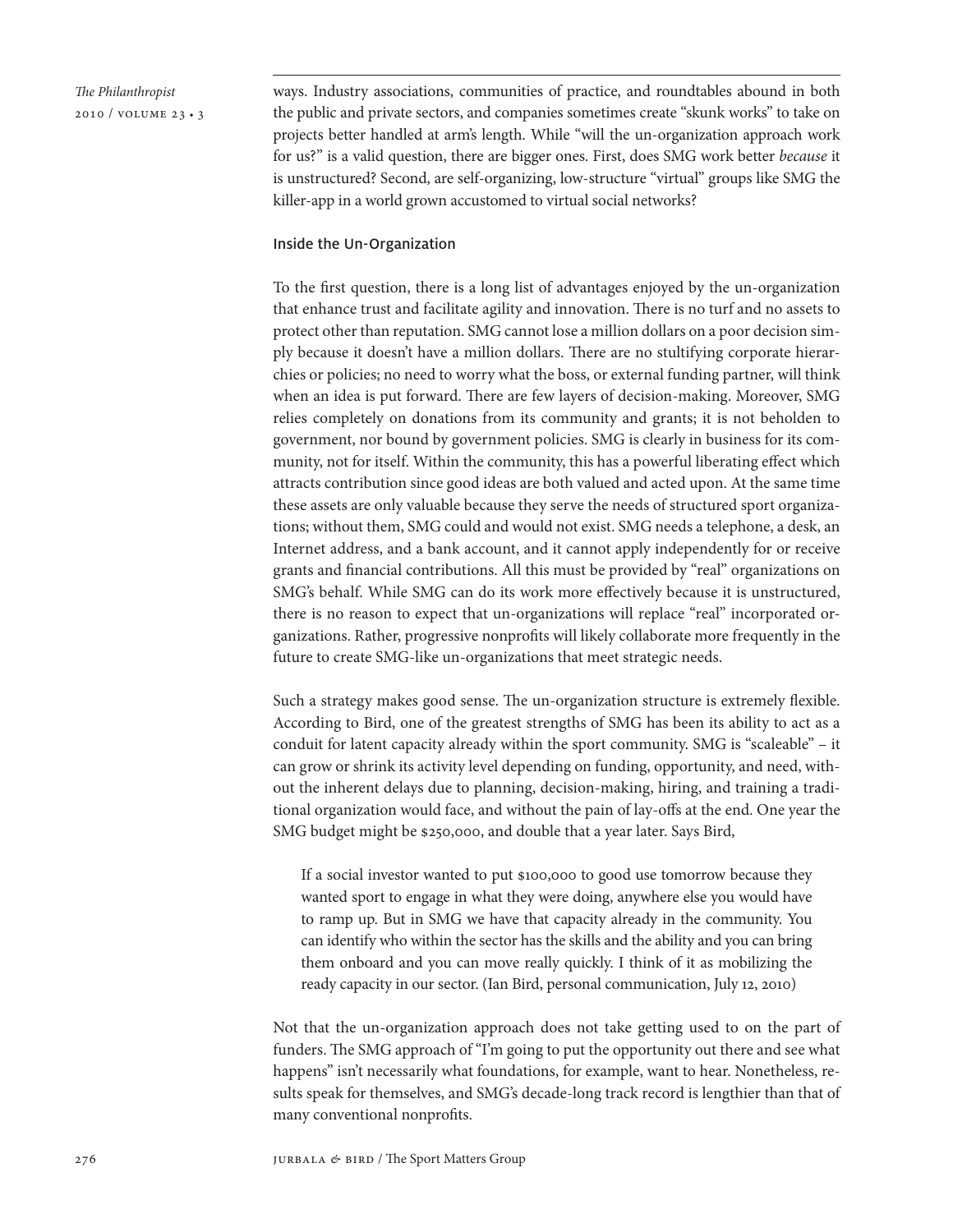The evolution of SMG has not been without snags. Bird points to lows as well as highs in the ongoing SMG experiment. Tellingly, the lows and learning occurred when SMG strayed too close to the functions of a traditional organization.

*The Philanthropist* 2010 / volume 23 • 3

When we've tried to operationalize things, we've failed.

Around 2006, I thought we could make public opinion research into sport a profitable activity that produced an ongoing stream of valuable information. We tried this with a research company and a set of investors, and we couldn't do it. We couldn't deliver on time, and the information was proprietary so we couldn't share it with our own sector. The opportunity cost was huge. I was spending too much time trying to make this venture work at the expense of other priorities. It's just not something a skeleton staff can do. Now we focus on the hand-off right up front; if we see an opportunity we look at it as incubation, not as something we will take in-house. It's best if we focus on the "what'" and let the sector look after the "how." (Bird, personal communication, July 12, 2010)

What are the parallels? Examination of communities of practice, now widely adopted as best-practice examples of intra-organizational cooperation and innovation, may add to our understanding of groups like SMG. The term "community of practice" was coined by Wenger (2004) and others about twenty years ago to describe "groups of people who share a passion for something that they know how to do, and who interact regularly in order to learn how to do it better." A key insight has been that communities of practice are really about building social capital and that much knowledge is tacit, or unwritten, so it is energizing and productive for experts to meet face-to-face (or virtually) to share this knowledge and build upon it. In other words, keeping people in silos, including within their own independent organizations, constrains knowledge transfer while letting experts with "a passion for something they know how to do" get together to talk stimulates knowledge transfer and growth. Yet while SMG has many characteristics of a community of practice, it is perhaps something different: a "community of purpose" (COP) (Mourkogiannis, 2007). When community in a community of practice is defined by expertise or interest (for example, expertise in designing complex keyboards), a community of purpose is defined by intent. A community of purpose wants to see something specific happen and meets to determine how best to do it. A community of practice is knowledge-oriented - "how do we solve this problem, how do we improve this thing" – while a community of purpose is change-oriented – "how do we create the difference we want to see?"

Bird affirms that social capital fostered through relationship-building is just as critical as having a "mission of the moment" in creating agility and responsiveness and sustaining momentum for change. "We can put an idea or an opportunity to the group, and before you know it a sport leader hops on an airplane to attend a meeting on sport's behalf," he says. At the same time, there is a tricky balancing act at work and experience and leadership is needed to pull it off. The dive-in-and-volunteer approach can be a mixed blessing: how do you know that the person who wants to jet off to a meeting to represent SMG, or the keener who happens to hail from a supportive organization, is the right person? "I guess that's part of the leadership aspect," says Bird. And leadership in a COP is quite different than the much-celebrated corporate model. The Jack Welch, damn-thetorpedoes corporate-style leader would founder at SMG, where the requirement is not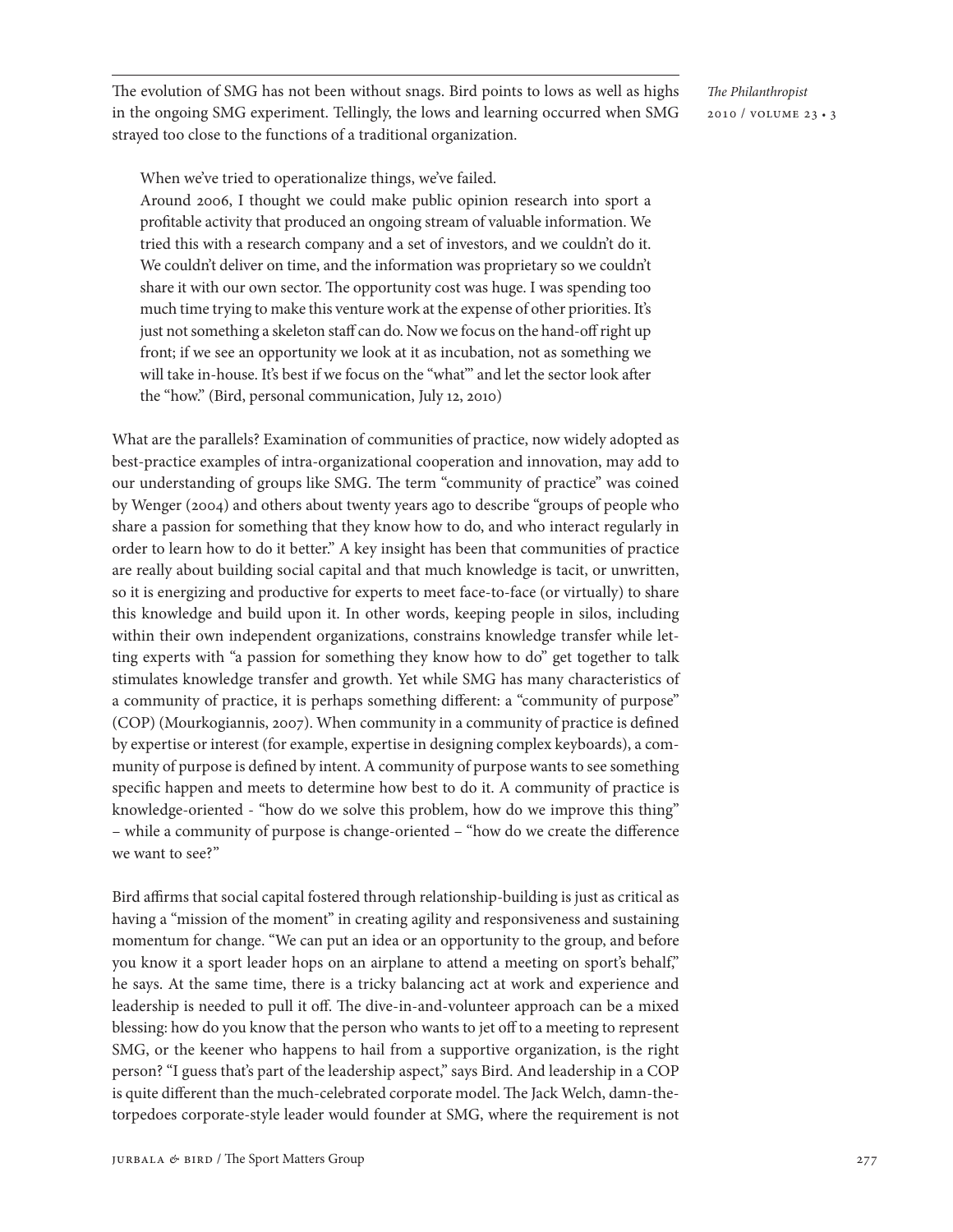*The Philanthropist* 2010 / volume 23 • 3 for a high-powered high-profile CEO but instead for careful listening, ability to match people to tasks, and cultivation and seed-funding of "early leaders" with an affinity for nascent projects and the desire to get them off the ground. The culture encourages creative one-off contributions. Yet while Victor Lachance says, "The best contribution is the one you want to make," channeling participation demands good judgment from the senior leader as well as a high degree of trust within the group, something that can only be built through dialogue and commitment to a shared set of values – the polar opposite of the "command and control" style of management. Sometimes you have to let it flow.

#### building the trust-based network

Not surprisingly, the recent rise of the un-organization has attracted attention from a number of writers and academics. Tonya Surman (2008) has outlined a "constellation model" of collaboration as a governance model for multi-organization partnership. Essentially, a common need or goal (a "magnetic attractor" in Surman's terms) mobilizes a number of organizations to set up a group with a shared vision under a flexible partnership agreement. Surman lists a number of key conditions for constellation success, all of which SMG shares. A constellation is "permeable," meaning organizations can participate freely, taking and giving according to need, interest, and capacity, and entering and leaving as it suits them. Secretariat leadership is vested in "a highly skilled and discriminating person who embodies collaborative leadership," in other words, a "senior leader." Constellations endure as long as they are relevant; when the collective goal is achieved Surman argues for creative destruction in favour of new constellations. In brief, constellations are like SWAT teams formed as a flexible, temporary means of achieving a mutual goal. But while Surman sees collaboratively formed and consensually disbanded constellations, a different analogy also fits: the social network. Here is anarchic but creative open-source contribution, unregulated yet all the richer for it. The potential for these even looser collaborations is revolutionary; in the words of social media theorist Clay Shirkey (2005),

loosely coordinated groups are going to be given increasingly high leverage, and the more those groups forego traditional institutional imperatives like deciding in advance what's going to happen … the more leverage they will get.

So far, SMG is a little less structured than a constellation, but more structured than, say, Flickr or Craigslist.

While each writer has a different name for the phenomenon, all are united on one point: trust is the *sine qua non* for an effective, enduring collaboration. Lacking the institutional solidity found in structure, property, and policy, SMG has no foundation for trust but its own reputation for effective action. This must be continuously built and maintained both within and outside the sport community, and has elements of altruism (being in business for others, rather than to profit for oneself), of reliability (walking the talk, meeting objectives) and of familiarity and popularity (because we trust people we know and like, and are more likely to mistrust people we don't know or dislike). The success of a COP depends on all these elements of trust, which is parallel to the social capital built within the community. Without hierarchy, the organization depends on consensus and adherence to values for its cohesion. The leader has a critical role in growing trust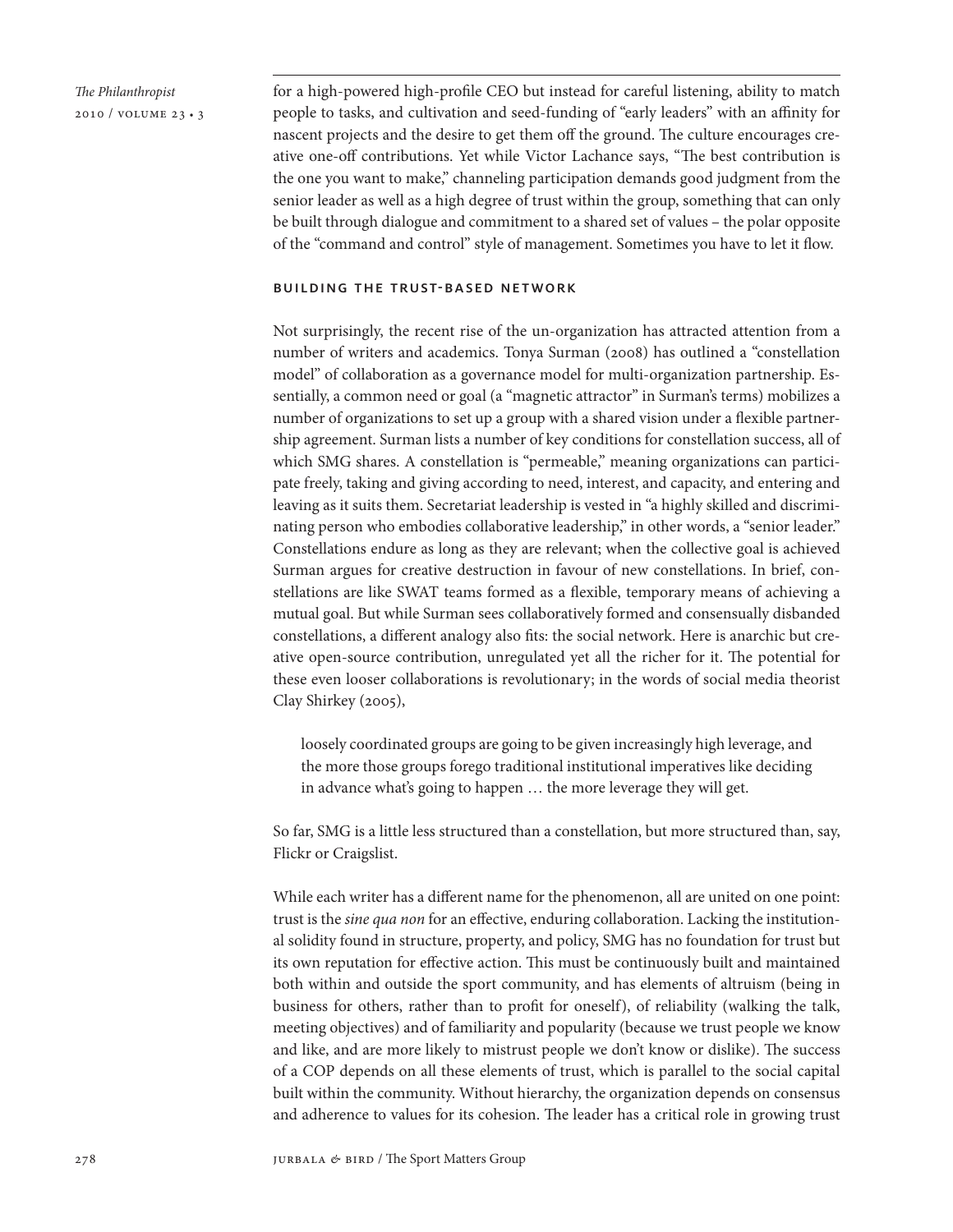by guiding, connecting, and presenting new ideas while simultaneously avoiding rigid positions and excessive conflict.

*The Philanthropist* 2010 / volume 23 • 3

There is one other key element in trust-building: intellectual capital, the degree to which the COP can be trusted to have good ideas. Ideas are freely exchanged and constantly tested, and the best, or at least the most topical and relevant, rise to the top. This creates another distinction from the typical organization, which envisions itself as a distinct entity and works to protect its own interests. Intellectual capital is seen as proprietary. External partnerships must be protected, lest a competitor steal them. Corporate policies and leadership hierarchies impose internal barriers. All these factors are inimical to trust. Compared to an open-source COP, a corporation may have superior leadership and capacity, but will almost inevitably be lower on the diversity/democracy and trust scales. Diversity of ideas, broad-based trust, and lack of protectionism permit the COP to deploy its ideas quicker and to create change sooner than traditional organizations. Moreover, the change catalyzed by COPs works both ways. Un-organizations can powerfully influence organizations within their own reference community. Pursuit of the greater purpose is inspirational. In the words of long-time contributor and Cycling CEO Greg Mathieu, "One of the things SMG has provided is a place where others can find us." As diversity and democracy build social and intellectual capital and as trust in the greater good is generated, organizations conceive of themselves differently and develop that sense of "us." What was impossible becomes do-able.

No matter what it is called – constellation, un-organization, or COP – the power of selforganizing collaborative teams is there to be harnessed by Canada's nonprofit sector. By emulating the SMG example, relationships can be leveraged and progress made toward goals too difficult for any single organization to tackle. The rules are relatively simple: agree on a purpose; find one or more patrons within the group willing to provide secretariat support and services; and beg, borrow, or steal resources to engage a senior leader. Keep it flexible: "from each according to their ability, to each according to their need." Don't incorporate. Share leadership (and credit for successes) around the circle. Strong relationships, or social capital, and creative ideas, or intellectual capital, are the currency. Reputation is trust, and trust is everything.

#### looking ahead

What will the next decade hold for SMG? Over the past year the work of self-renewal has been added to an already-full plate, prompted in part by Ian Bird's decision to move on to new challenges late in 2010.

What began as a conversation about transition for SMG became one of succession, but now that's been replaced with a conversation about renewal. It's the right time for a renewed vision and sense of purpose. (Ian Bird, personal communication, August 16, 2010)

Its tradition of self-examination and a determination to keep the sport community engaged in periodic crystal-ball gazing have kept SMG pointed the right way so far, but a new senior leader will clearly have big shoes to fill. The coming year will be pivotal, but SMG has a war chest of social and intellectual capital, and the community desire to work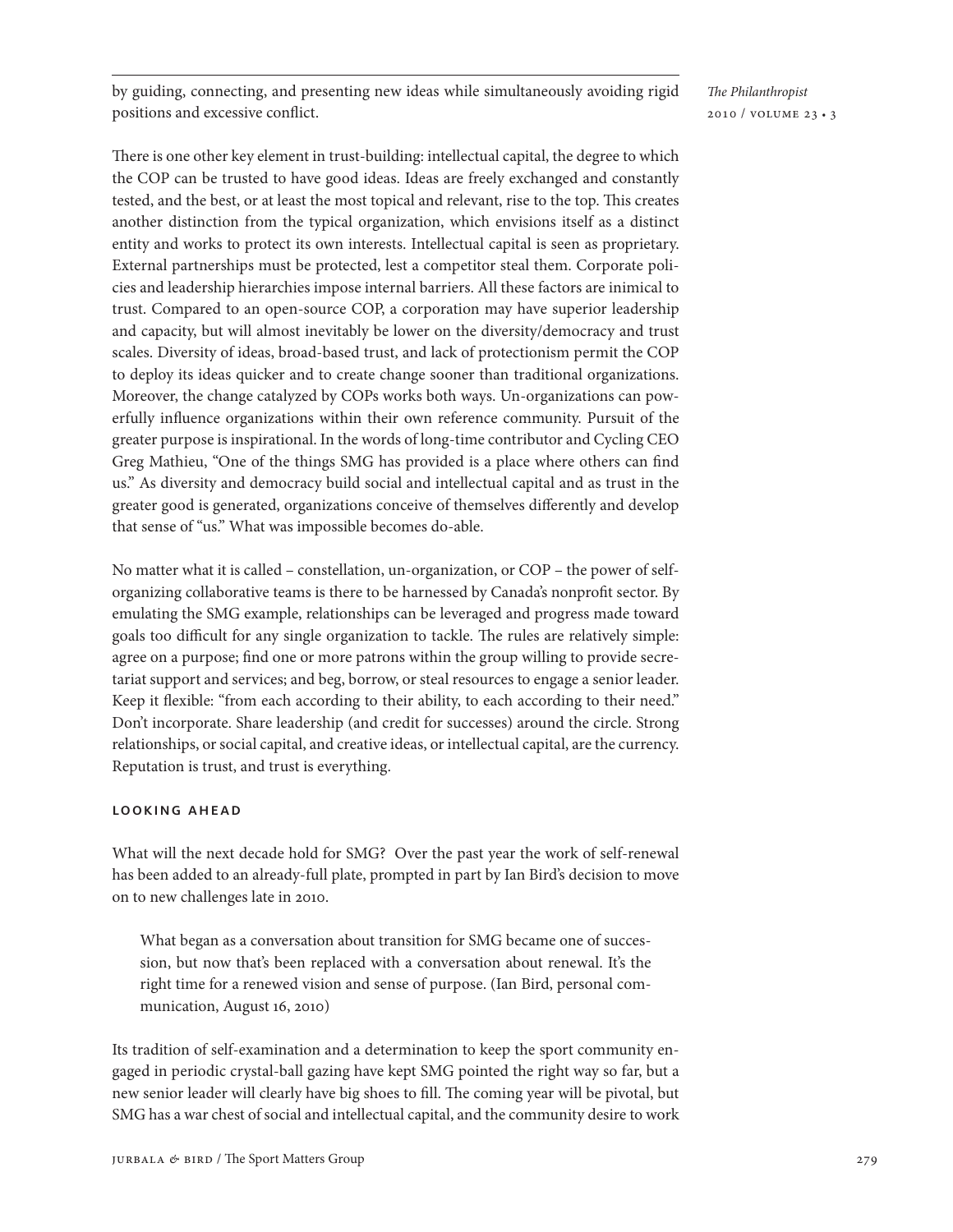within the collaborative SMG framework remains strong. Most important, the need for an un-organization to address policy issues, act as a convener for community discussion, and promote shared leadership for sport is as strong as ever. So long as the need is there, SMG will endure.

#### afterword by ian bird

As with most matters pertaining to the SMG, this paper has itself provoked an insightful set of reflections from leaders in our sector.

Soon after Paul had completed a draft, we did what we always do – shopped it around to leaders in the sector to get their views, fill some gaps, and enrich the final product. As you would expect, the paper benefits from a number of the suggested changes that came forward. Still, on the whole, the paper remains in its original form because it really does capture the SMG experiment in a way that resonates with those who have lived it. For the vast majority, the feedback was an expression of gratitude for (finally) pulling our story together.

But two other things happened as the paper circulated amongst SMG leaders and contributors.

First, people remarked over and over about how interesting it was to see SMG through another person's eyes. "I had never thought of it in that way," said one person about the concept of a community of purpose. A new contributor to the group said,

I didn't experience any of those formative discussions but now I understand why we spend so much time talking without a particular end in mind.

One of the original SMG leaders summed up this line of thinking best:

It's as if SMG is so grounded in our experience of it that it's actually many different things to all of us.

I think she's right. If SMG is about our contributions – what we make of it, so to speak – then it is inevitably going to be something different for everyone. Rather than seeing that as a breakdown in communication or organizational mission drift, we embrace it, for it is us. In that sense, and as Paul reminds me, SMG is more like Facebook or Craiglist, both of which are praised for allowing (and encouraging) people to make of them what suits their interests.

Secondly, the paper generated polarizing responses (in a positive sense) from leaders who had deep experiences in SMG's *development or activism.*

Those most closely connected to the *development* of SMG thought the depiction in the paper was "a bit antiseptic," "stripped-bare," and "suggesting a linearity that doesn't (and never will) exist." These leaders, and I'm generalizing to be sure, connect to the soul of the SMG and know that it has always held an intuitive, messy, chaotic, discordant view of how the world works; more like an "underground New York artists collective" willing to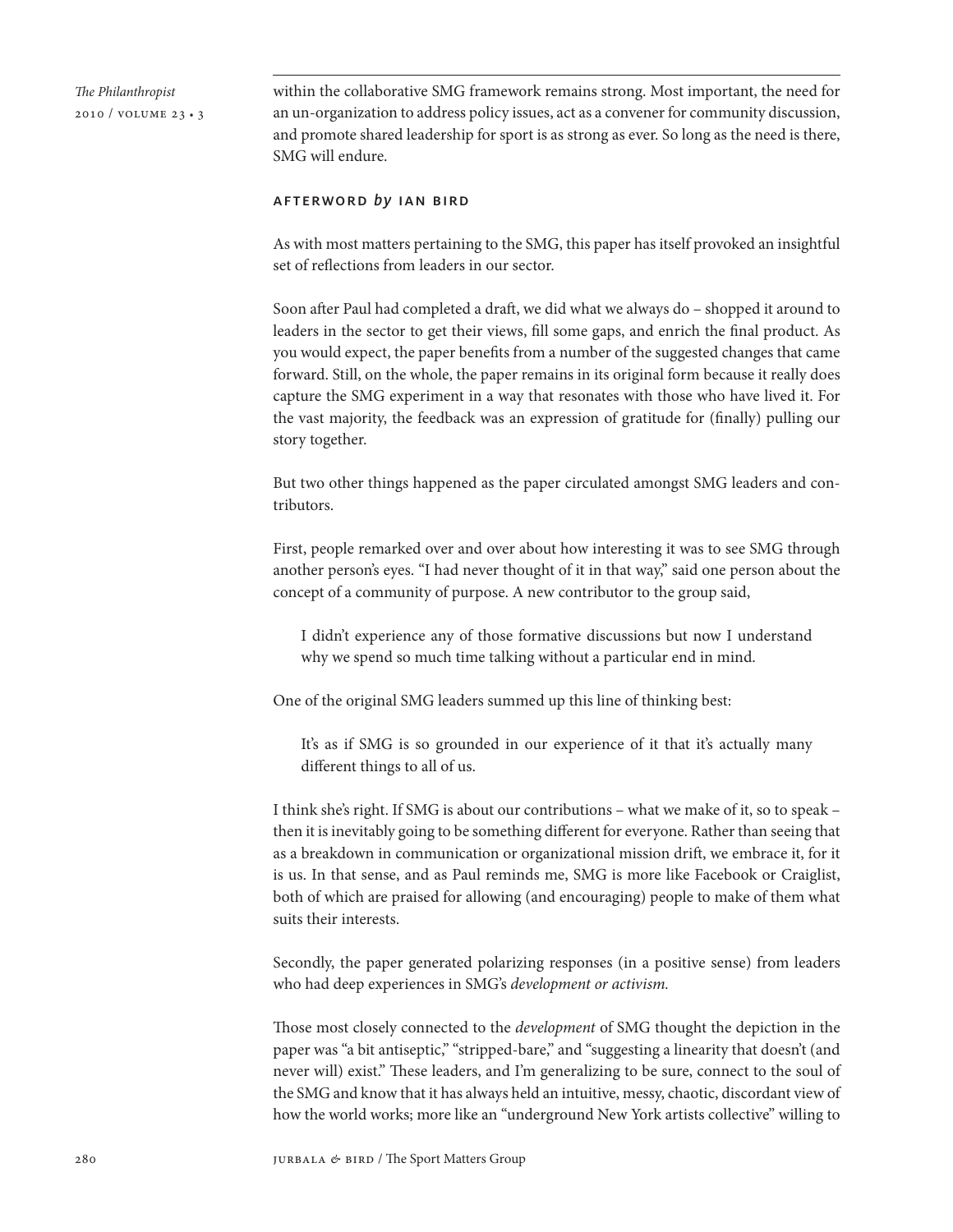look outward through a different set of eyes and less like a community of purpose with a destination in mind. By celebrating that state of affairs, in a sector full of rule-books and game-plans, we found (and continue to find again) a different way together. That togetherness, what community organizer Michael Gecan describes best as a "relational culture" is what matters, not how the mechanism works – the trust, the good feeling of communing with people who share your passion, the food that is always close at hand, the real desire to be there with each other. It's hard to write these feelings down, but Scott Logan captured it just right, I think, in this reflection:

What was so inspiring and motivating was to talk solutions with common souls and collectively sense a ray of light by approaching things differently (meritocracy and big brains). This kept me coming back. (Scott Logan, personal communication, August 7, 2010)

There was another kind of response from a different group of SMG contributors, those most engaged in SMG activism. For these leaders, the paper missed what was most important – how we actually go about working on the policy goals we set out together. One veteran of three election campaigns commented,

I can't help but ask why you didn't include the SMG process for 'unorganized' campaigns. Isn't that what we are all about?

Another activist put it this way:

Without the new and different call to action that Sport Matters puts out there, SMG only matters in Ottawa and people like me couldn't be part of the group. It's in doing things together that we are a group at all.

So true. When we are done talking and decide to get active on a particular file, it is a charged-up, go for it, risk-friendly, fun experience of testing, connecting, communicating, and laughing. It is busy everywhere all the time and not too contemplative at all. I cannot help but think there is a generational dynamic at work here too, with younger leaders ever ready to plug into our social media platform to add their voice or action or idea or whatever to the mix. For them, it is about light touches across the SMG network and an understanding of how those seemingly small contributions add up to something more significant. If your SMG is conceived as a flash mob for sport policy making, then the "un-organization" is less about a place for deep connections and more about a loose commitment to respond when pinged (or at least to share the word by tweet, text, or FB).

I think this developmental and activist dynamic – now that we have observed it – will be a useful guide for future SMG leaders. It seems to me that it's in the interplay between the two that we are at our best. And if SMG is what we make of it, then what we can also expect is that this dynamic will necessarily produce more changes and an impetus for renewal. In fact, we might hope that this paper will soon be dated, a simple reminder of how we thought about SMG at a particular moment in time.

*The Philanthropist* 2010 / volume 23 • 3